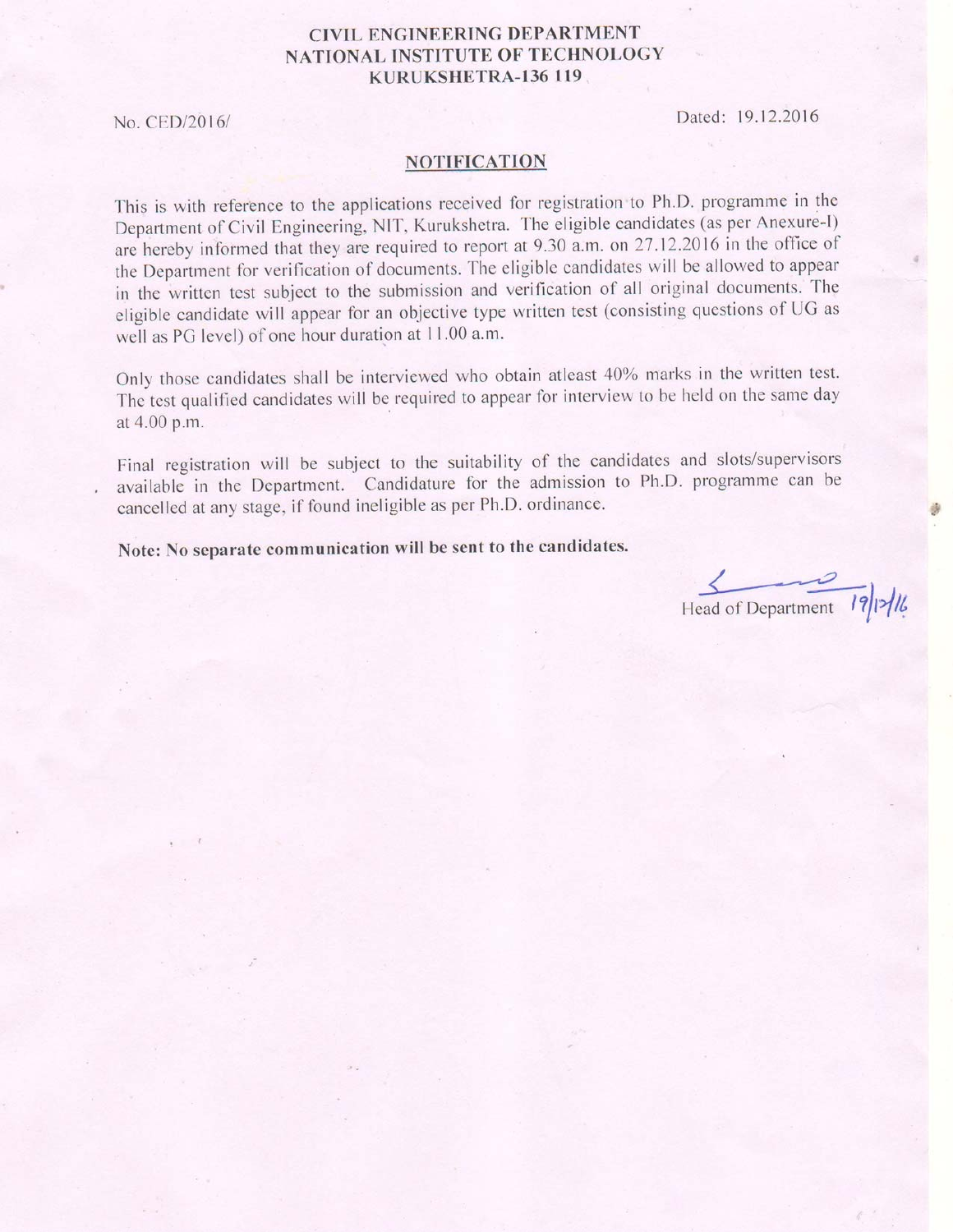## **DEPARTMENT OF CIVIL ENGINEERING Annexure - I NATIONAL INSTITUTE OF TECHNOLOGY, KURUKSHETRA - 136119**

## **List of applicants for Ph.D Programme in Civil Engineering Department for 2016-17**

| Sr.<br>No.     | <b>Name of Candidate</b> | <b>Qualifications</b>                                                                | Category               | Name of<br>proposed<br>Supervisor(s) | <b>Part Time/</b><br><b>Full Time</b> | <b>Total Experience</b><br>in sponsoring<br>organization<br>after obtaining<br>master's degree | <b>Remarks</b>                                                                                                                                                                                   |
|----------------|--------------------------|--------------------------------------------------------------------------------------|------------------------|--------------------------------------|---------------------------------------|------------------------------------------------------------------------------------------------|--------------------------------------------------------------------------------------------------------------------------------------------------------------------------------------------------|
| $\mathbf 1$    | Siddhartha<br>Chowdhary  | B.Tech (Civil Engg.)<br>73.16%<br>M.Tech (Hydraulic &<br>Flood Engg.)<br>CGPA 8.0    | General/<br><b>OBC</b> |                                      | <b>Full Time</b>                      | N/A                                                                                            | Eligibility subject to<br>submission of consent<br>of supervisor before<br>the date of written test                                                                                              |
| $\overline{2}$ | Aman Garg                | B.Tech (Civil Engg.)<br><b>CGPA 8.04</b><br>M.Tech (Structural<br>Engg.) CGPA 8.8226 | General                | Dr. H.D. Chalak                      | <b>Full Time</b>                      | N/A                                                                                            | Eligible                                                                                                                                                                                         |
| 3              | Syed Mohd Arif           | B.Tech (Civil Engg.)<br>71.65%<br>M.Tech (Highway<br>Engg.) CGPA 6.0                 | General                | Dr. Anupam Mittal                    | Part Time                             | 03 months                                                                                      | No document in<br>supporting percentage<br>of marks obtained in<br><b>B.Tech</b><br>Not eligible:<br>1. M.Tech CGPA<6.75<br>2. less than one year<br>experience in<br>sponsoring<br>organization |
| 4              | <b>Shelly Mittal</b>     | B.Tech (Civil Engg.)<br><b>CGPA 8.41</b><br>M.Tech (Highway<br>Engg.) CGPA 8.75      | General                | Dr. Anupam Mittal                    | Part Time                             | Not clear                                                                                      | Eligibility subject to<br>submission of proper<br>experience certificate<br>before the date of<br>written test                                                                                   |
| 5              | Amrinder<br>Singh Sandhu | <b>B.Tech (Civil</b><br>Engg.) CGPA 7.97<br>M.Tech (CTM)<br>CGPA 6.64/66.4%          | General                | Dr. Praveen<br>Aggarwal              | Part Time                             | 01 year 4.5 months                                                                             | Not eligible:<br>Experience in<br>sponsoring<br>organization on<br>temporary basis                                                                                                               |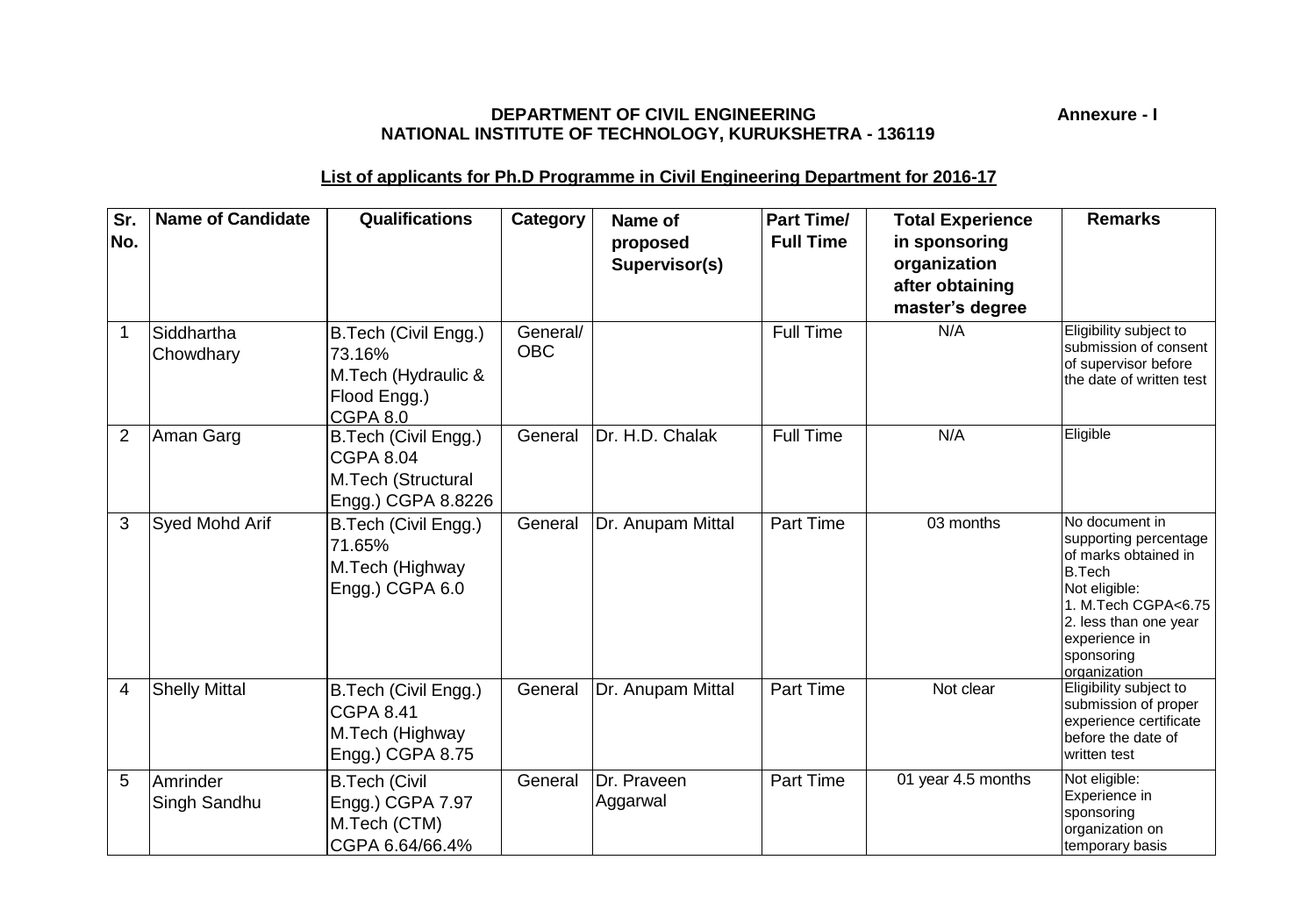| 6              | Shashikant         | B.Tech (Civil Engg.)<br>65.40%<br>M.Tech (Structural<br>Engg.) CGPA 7.128              | General          | Dr. H.K. Sharma | <b>Part Time</b> | 3 years 10 months Eligible                                     |                                                                                                                                                                                                         |
|----------------|--------------------|----------------------------------------------------------------------------------------|------------------|-----------------|------------------|----------------------------------------------------------------|---------------------------------------------------------------------------------------------------------------------------------------------------------------------------------------------------------|
| $\overline{7}$ | <b>Vivek Kumar</b> | B.Tech (Civil Engg.)<br>71.62%<br>M.Tech (Highway<br>Safety Engg.)<br><b>CGPA 6.87</b> | General          |                 | <b>Full Time</b> | N/A                                                            | Eligibility subject to<br>submission of consent<br>of supervisor before<br>the date of written test                                                                                                     |
| 8              | Parveen            | B.Tech (Civil Engg.)<br>66.04%<br>M.Tech (Structural<br>Engg.)<br>65.60%               | General          |                 | <b>Part Time</b> | 01 year 4.5 months Eligibility subject to                      | submission of consent<br>of supervisor before<br>the date of written test                                                                                                                               |
| 9              | Sachin Sharma      | B.Tech (Civil Engg.)<br>66.89%<br>M.Tech (Structural<br>Engg.)<br><b>CGPA 7.57</b>     | General          | Dr. H.K. Sharma | <b>Full Time</b> | N/A                                                            | Eligible                                                                                                                                                                                                |
| 10             | Amit Raheja        | B.Tech (Civil Engg.)<br>78.43%<br>M.Tech (Structural<br>Engg.)<br>76.20%               | General          | Dr. S M Gupta   | <b>Part Time</b> | 01 year 03 months                                              | Not eligible:<br>Experience in<br>sponsoring<br>organization on<br>contract basis                                                                                                                       |
| 11             | Surender Kumar     | B.Tech (Civil Engg.)<br><b>CGPA 8.26</b><br>M.Tech (Structural<br>Engg.) 73.00%        | $\overline{OBC}$ |                 | <b>Part Time</b> | 01 year 05 months<br>(not proper<br>experience<br>certificate) | No 'consent of<br>supervisor'<br>Not eligible:<br>1. Experience in<br>sponsoring<br>organization on<br>temporary basis as<br>mentioned<br>2. no document<br>supporting completion<br>of master's degree |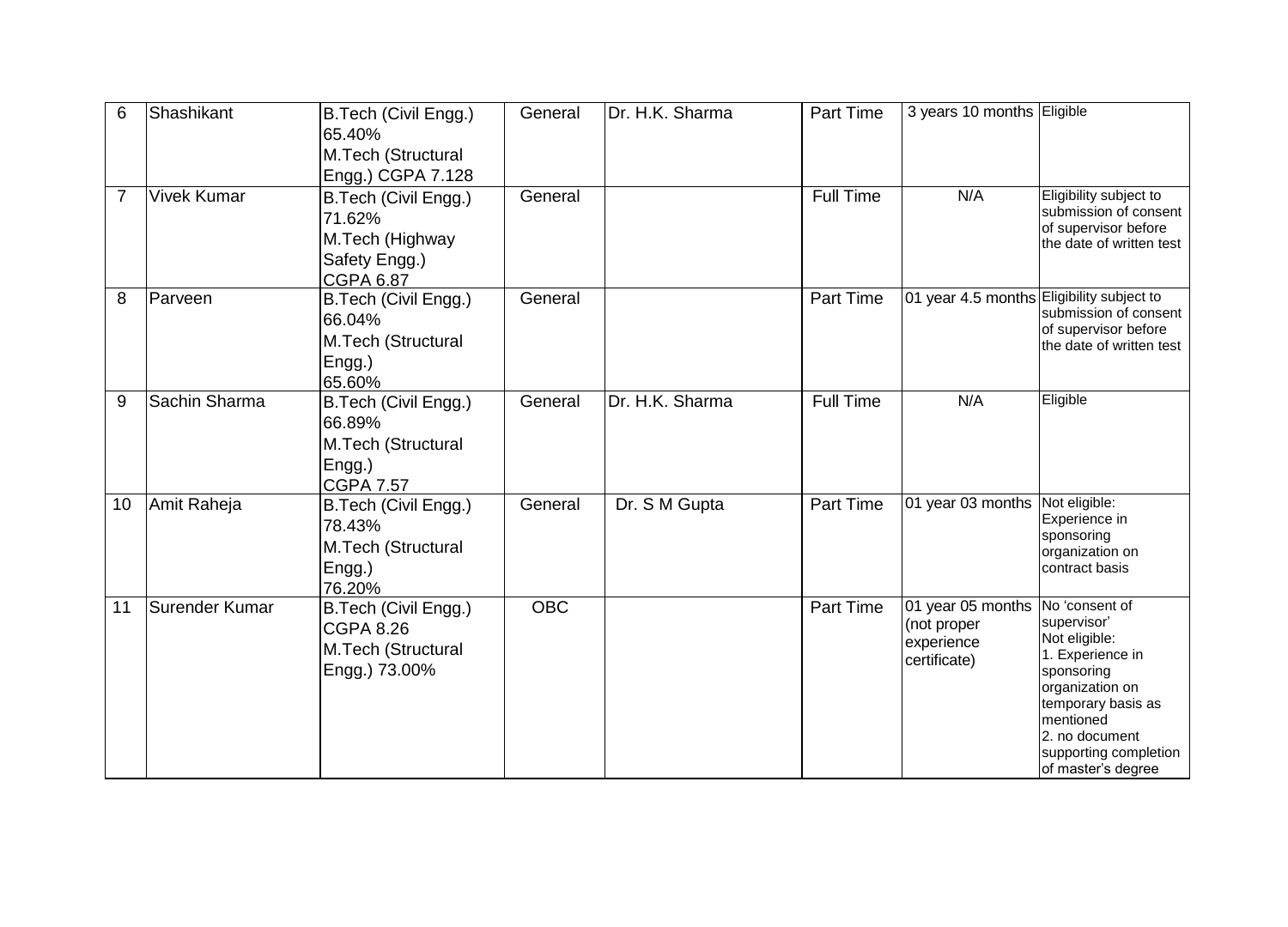| 12 | Ankit Batra             | B.Tech (Civil Engg.)<br>64.02%<br>M.Tech (Structural<br>Engg.) CGPA 8.272              | General    | Dr. Saraswati Setia | <b>Part Time</b>        | Approx10 months                                | Not eligible:<br>less than one year<br>experience in<br>sponsoring<br>organization                                                                                      |
|----|-------------------------|----------------------------------------------------------------------------------------|------------|---------------------|-------------------------|------------------------------------------------|-------------------------------------------------------------------------------------------------------------------------------------------------------------------------|
| 13 | Mohd. Zakir             | B.Tech (Civil Engg.)<br>63.66%<br>M.Tech (Structural<br>Engg.) 70.00%                  | General    |                     | <b>Full Time</b>        | N/A                                            | Eligibility subject to<br>submission of:<br>1. consent of<br>supervisor,<br>2. final M.Tech result,<br>both before the date<br>of written<br>test.                      |
| 14 | <b>Yogender Antil</b>   | B.Tech (Civil Engg.)<br>73.69%<br>M.Tech (Structural<br>Engg.)<br>65.30%               | General    |                     | <b>Part Time</b>        | Approx. 02 years                               | Eligibility subject to<br>submission of<br>consent of supervisor<br>before the date of<br>written test                                                                  |
| 15 | Manoj Katiyar           | B.Tech (Civil Engg.)<br>75.23%<br>M.Tech (CTM)<br><b>CGPA 8.36</b>                     | General    |                     | <b>Not</b><br>mentioned | 01 year 05 months,<br>temporary, as<br>claimed | Eligibility subject to<br>submission of:<br>1. consent of<br>supervisor,<br>2. experience<br>certificate, if part-<br>time, both before the<br>date of written<br>test. |
| 16 | Abhishek<br>Kushwaha    | B.Tech (Civil Engg.)<br>75.96%<br>M.Tech (Structural<br>Engg.) 71.00%                  | <b>OBC</b> |                     | <b>Full Time</b>        | N/A                                            | Eligibility subject to<br>submission of:<br>1. consent of<br>supervisor,<br>2. final M.Tech result,<br>both before the date<br>of written<br>test.                      |
| 17 | Mohd Zeeshan<br>Khan    | BE (Civil Engg.)<br>65.00%<br>M.Tech (CTM)<br>69.90%                                   | General    |                     | <b>Full Time</b>        | N/A                                            | Eligibility subject to<br>submission of<br>consent of supervisor<br>before the date of<br>written test                                                                  |
| 18 | Vidya<br>Sagar Khanduri | B.Tech (Civil Engg.)<br><b>CGPA 7.81</b><br>M.Tech (Geotechnical<br>Engg.) CGPA 9.1613 | General    | Dr. Anupam Mittal   | Part Time               | 02 Years 04 Months                             | Eligibility subject to<br>submission of proper<br>NOC-cum-service<br>certificate before the<br>date of written test                                                     |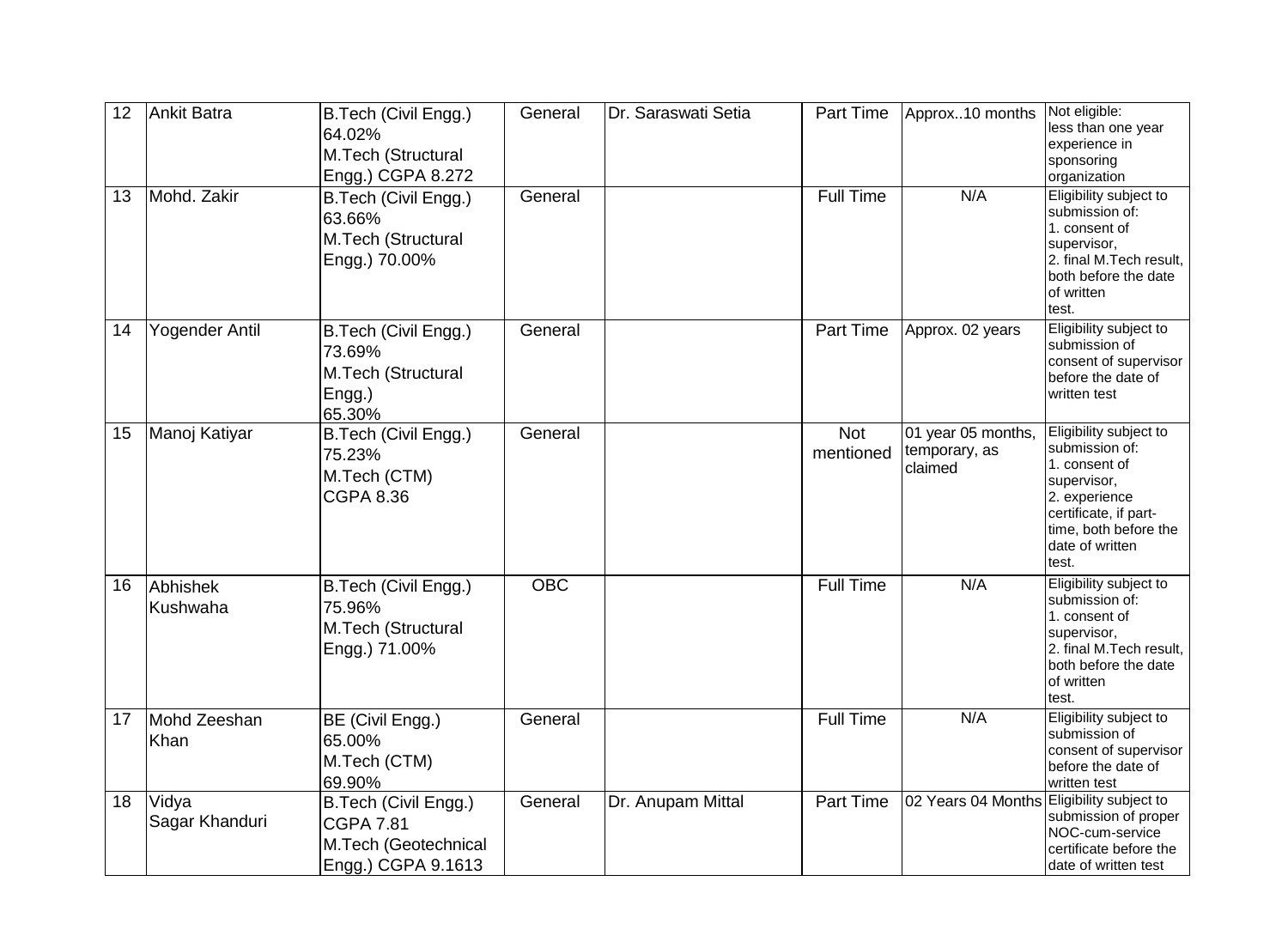| 19 | Peerzada<br>Mudasir Hussain<br>Dewani | B.Tech (Civil Engg.)<br>73.37%<br>M.Tech (Structural<br>Engg.) CGPA 7.52                           | General   |                      | Full Time        | N/A                                       | Eligibility subject to<br>submission of consent of<br>supervisor before the<br>date of written test                                                                              |
|----|---------------------------------------|----------------------------------------------------------------------------------------------------|-----------|----------------------|------------------|-------------------------------------------|----------------------------------------------------------------------------------------------------------------------------------------------------------------------------------|
| 20 | Anuj Kumar                            | B.Tech (Civil Engg.)<br>63.40%<br>M.Tech (Structural<br>Engg.)<br>75.56%                           | <b>SC</b> |                      | <b>Full Time</b> | N/A                                       | Eligibility subject to<br>submission of consent of<br>supervisor before the<br>date of written test                                                                              |
| 21 | Abhinav Agarwal                       | B.Tech (Civil Engg.)<br>64.02%<br>M.Tech (Structural<br>Engg.) CGPA 7.27                           | General   |                      | <b>Full Time</b> | N/A                                       | Eligibility subject to<br>submission of:<br>1. consent of supervisor,<br>2. document supporting<br>M.Tech degree, both<br>before the date of written<br>test.                    |
| 22 | Shatrughan<br><b>Kumar Yadav</b>      | Integrated B.Tech (Civil<br>Engg.) & M.Tech<br>(Structural Engg.)<br><b>CGPA 7.43</b>              | General   | Dr. H.K. Sharma      | <b>Part Time</b> | 01 year 04 months                         | Eligibility subject to<br>submission of:<br>1. proper experience<br>certificate<br>2. 9 <sup>th</sup> and 10 <sup>th</sup> sem.<br>DMCs, all before the date<br>of written test. |
| 23 | <b>Naresh</b><br>KumarPanwar          | <b>AMIE Civil</b><br>Sec-A 56.25%<br>Sec-B 54.75%<br>M.Tech (Highway<br>Safety Engg.)<br>7.51 CGPA | General   | Dr. Praveen Aggarwal | Part Time        | 34 Years                                  | Not eligible:<br>less than 60% marks in<br>AMIE - distance<br>education programme.                                                                                               |
| 24 | Nimisha Dwivedi                       | B.Tech. Civil Engg.<br>78.18%<br>M.Tech (Seismic<br>Design & Earthquake<br>Engg.) CGPA 8.91        | General   | Dr. Mahesh Pal       | <b>Full Time</b> | N/A                                       | Eligibility subject to<br>submission of consent of<br>supervisor before the<br>date of written test                                                                              |
| 25 | <b>Charu Malik</b>                    | B.Tech. Civil Engg.<br>72.15%<br>M.Tech (Strcutural<br>Engg.) 78.85%                               | General   |                      | Part Time        | 02 years 04 months Eligibility subject to | submission of consent of<br>supervisor before the<br>date of written test                                                                                                        |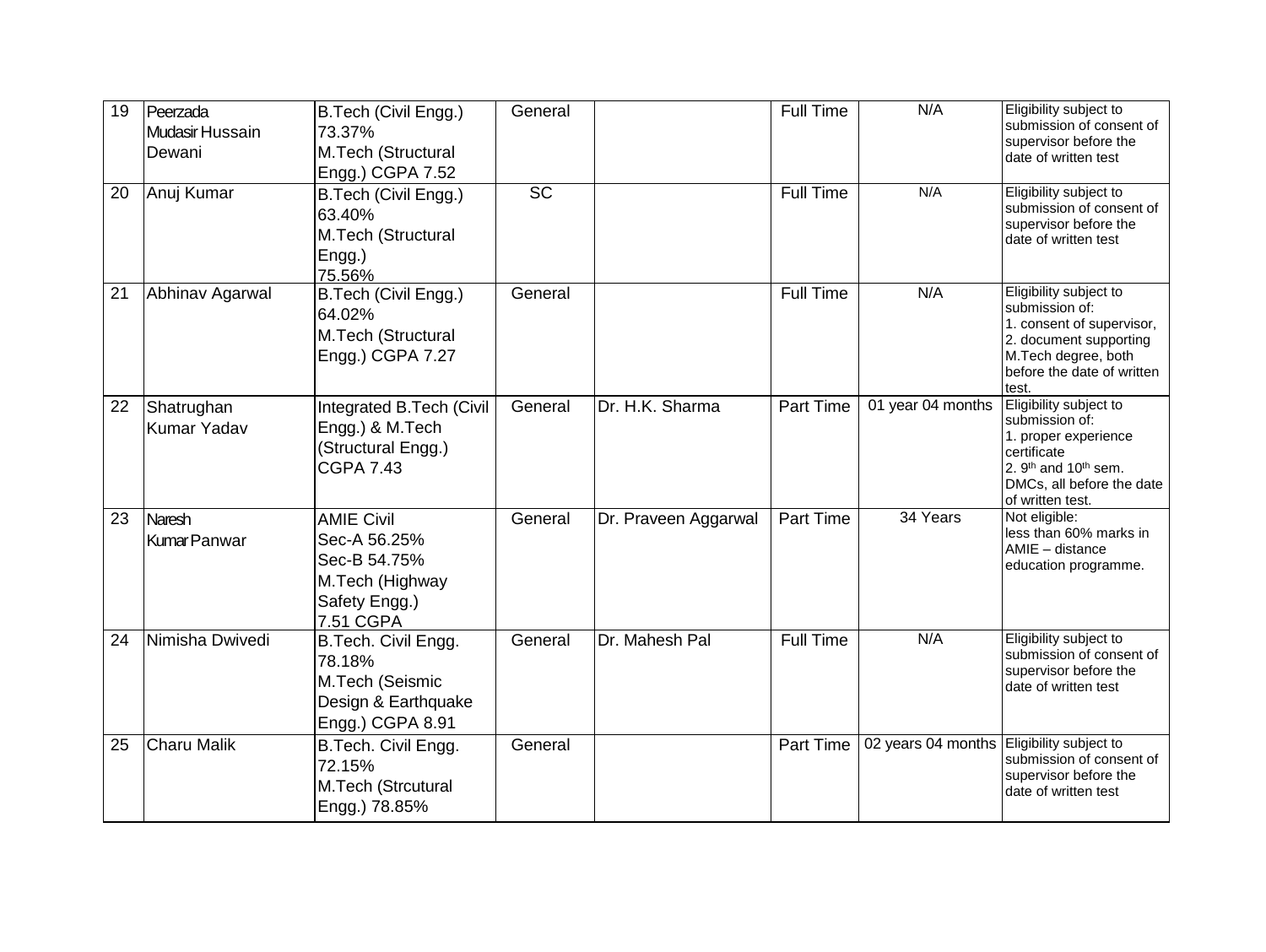| 26 | Manoj Kumar<br>Kullari | B.Tech. Civil Engg.<br>74.77%<br>M.Tech (Soil<br>Mechanics and<br>Foundation Engg.)<br>75.35% | General |                                                                                                                                 | <b>Full Time</b> | N/A      | Eligibility subject to<br>submission of:<br>1. consent of supervisor,<br>2. documents supporting<br>percentage of marks<br>obtained in B.Tech and<br>M.Tech, all before the date<br>of written test. |
|----|------------------------|-----------------------------------------------------------------------------------------------|---------|---------------------------------------------------------------------------------------------------------------------------------|------------------|----------|------------------------------------------------------------------------------------------------------------------------------------------------------------------------------------------------------|
| 27 | <b>Suresh Kumar</b>    | B.Tech. Civil Engg.<br>66.13%<br>M.Tech (Environmental<br>Engg.) CGPA 8.4839                  | General | Dr. Surinder Deswal                                                                                                             | <b>Full Time</b> | N/A      | Eligible                                                                                                                                                                                             |
| 28 | Anil Kumar             | B.Tech. Civil Engg.<br><b>CGPA 7.58</b><br>M.Tech (Transportation<br>Engg.) CGPA 7.24         | General | Dr. Anupam Mittal                                                                                                               | <b>Full Time</b> | N/A      | Eligible                                                                                                                                                                                             |
| 29 | Rohit Hooda            | B.Tech. Civil Engg.<br>79.06%<br>M.Tech (Structural<br>Design) 79.25%                         | General | Dr. D.K. Soni                                                                                                                   | <b>Full Time</b> | N/A      | Eligible                                                                                                                                                                                             |
| 30 | <b>Shish Pal</b>       | B.Tech. Civil Engg.<br>63.54%<br>M.Tech (CTM)<br><b>CGPA 8.27</b>                             | General | Dr. S.K. Madan<br>& Dr. Rajesh Kumar<br>Lecturer, Civil Engg.<br>Deptt., Chandigarh<br>College of Engg.<br>8. Tech., Chandigarh | Part Time        | 5 months | Not eligible:<br>less than one year<br>experience in sponsoring<br>organization which is also<br>not an engineering degree<br>level institute.                                                       |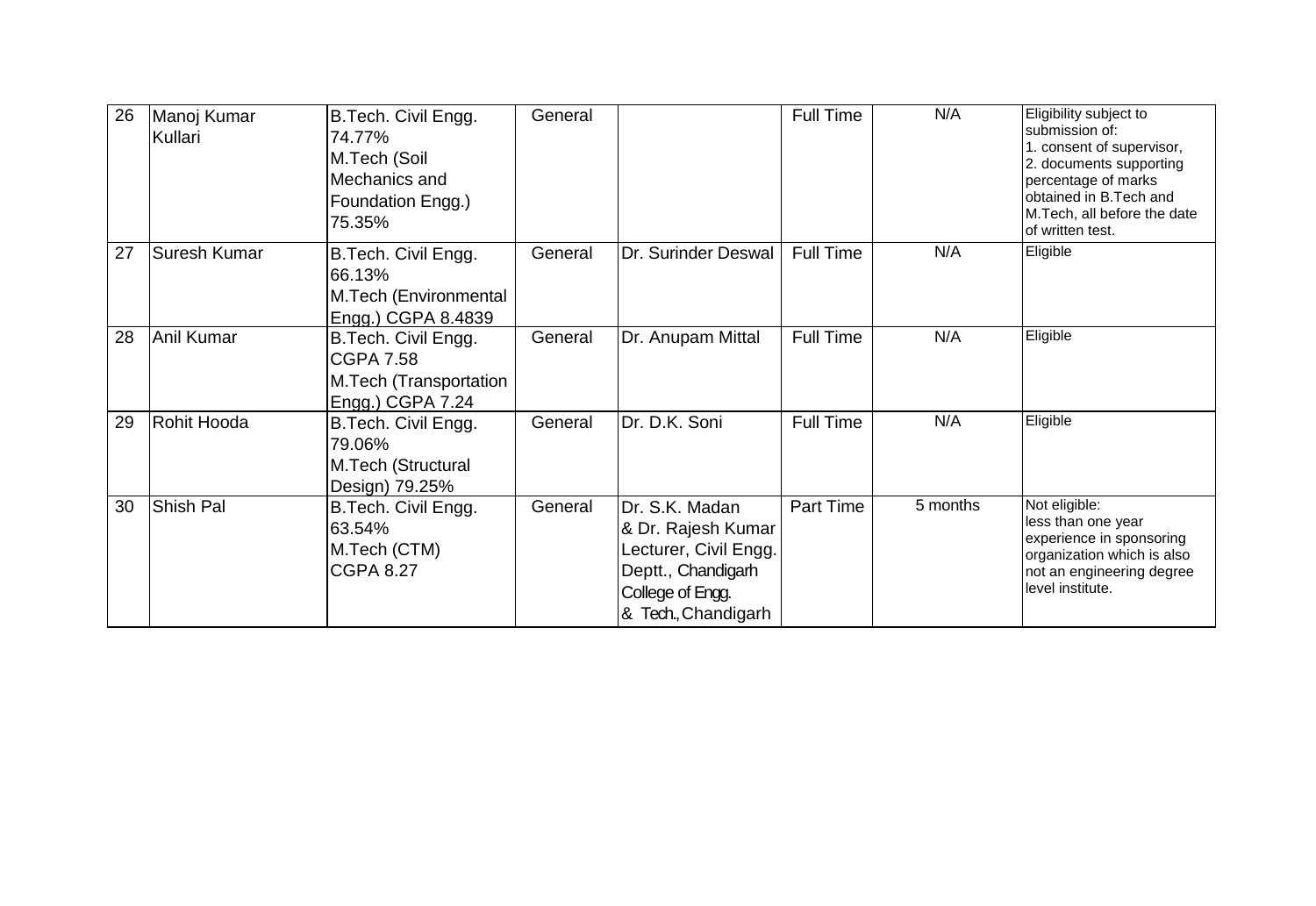| 31 | <b>Vishal Kumar</b>                  | B.Tech. Civil Engg.<br>73.89%<br>M.Tech (Transportation<br>Engg.) CGPA 8.8560        | General | Dr. Praveen Aggarwal                                                    | <b>Part Time</b> | 04 years as claimed Eligibility subject to | submission of proper<br>experience certificate<br>before the date of written<br>test.                                                                                                                                                                  |
|----|--------------------------------------|--------------------------------------------------------------------------------------|---------|-------------------------------------------------------------------------|------------------|--------------------------------------------|--------------------------------------------------------------------------------------------------------------------------------------------------------------------------------------------------------------------------------------------------------|
| 32 | <b>Dinesh</b><br><b>Kumar Gautam</b> | B.Tech.Civil Engg.<br>63.20%<br>M.Tech (Water<br>Resources Engg.)<br>CGPA 8.3548     | General | Dr. Arun Goel<br>Dr. R.P. Pandey<br>Scientist 'F'<br><b>NIH Roorkee</b> | <b>Full Time</b> | N/A                                        | Eligible                                                                                                                                                                                                                                               |
| 33 | Nikhil Kumar                         | B.Tech. Civil Engg.<br>71.18%<br>M.Tech (Structural<br>Engg.)<br>77.07%              | General | Dr. Saraswati Setia                                                     | <b>Full Time</b> | N/A                                        | Eligible                                                                                                                                                                                                                                               |
| 34 | Naveen Thakur                        | B.Tech. Civil Engg.<br>62.50%<br>M.Tech (CTM)<br>6.58/65.85%                         | General |                                                                         | Part Time        | Not mentioned                              | Eligibility subject to<br>submission of:<br>1. consent of supervisor,<br>2. document supporting<br>percentage of marks<br>obtained in B.Tech,<br>3. experience certificate<br>from sponsoring<br>organization, all before<br>the date of written test. |
| 35 | Ankan Jana                           | B.Tech. Civil Engg.<br><b>DGPA 7.88</b><br>M.Tech.<br>(Geoinformatics)<br>70.05%     | General | Dr. Mahesh Pal                                                          | <b>Full Time</b> | N/A                                        | Eligibility subject to<br>submission of consent of<br>supervisor before the<br>date of written test.                                                                                                                                                   |
| 36 | Ankur Jain                           | B.Tech. Civil Engg.<br>66.88%<br>M.Tech. (Structural<br>Engg.) CGPA 8.53             | General | Dr. Ashwani Jain<br>Dr. S.K. Madan<br>Dr. V.K. Sehgal                   | <b>Full Time</b> | N/A                                        | Eligibility subject to<br>submission of:<br>1. consent of supervisor,<br>2. document showing<br>aggregate B.Tech<br>percentage, both before<br>the date of written test.                                                                               |
| 37 | Anamika Gandhi                       | B.Tech. Civil Engg.<br>78.62%<br>M.Tech.<br>(Environmental Engg.)<br><b>CGPA 9.0</b> | General | Dr. Surinder Deswal<br>Dr. S.K. Patidar                                 | <b>Full Time</b> | N/A                                        | Eligibility subject to<br>submission of consent of<br>supervisor before the<br>date of written test.                                                                                                                                                   |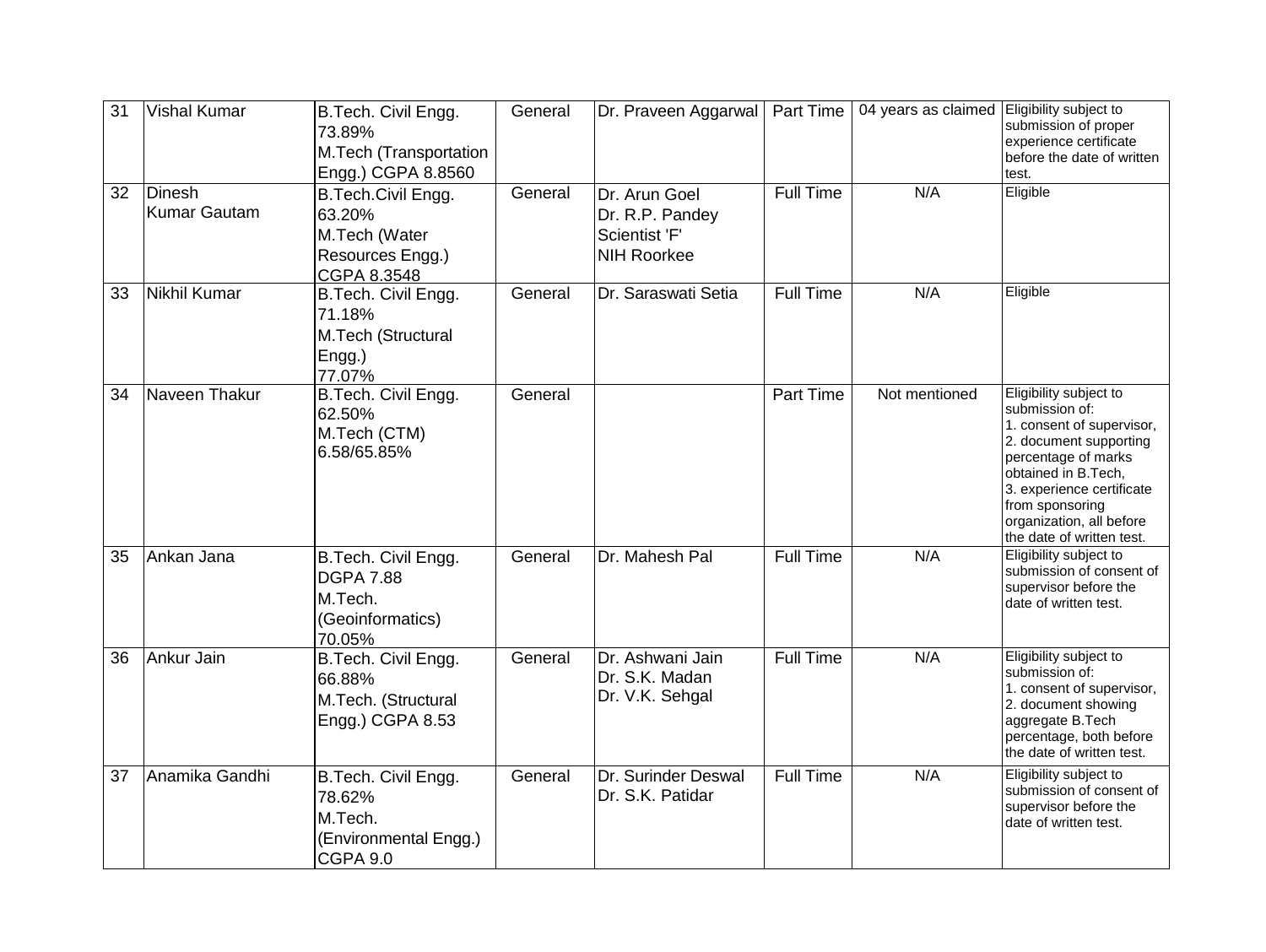| 38 | Pankaj Joon           | B.Tech. Civil Engg.<br>66.38%<br>M.Tech.<br>(Transportation Engg.)<br>78.66%                 | General   |                                         | Part Time        | 01 year 01 month   | Eligibility subject to submission of<br>consent of supervisor before the<br>date of written test                                                                                                                         |
|----|-----------------------|----------------------------------------------------------------------------------------------|-----------|-----------------------------------------|------------------|--------------------|--------------------------------------------------------------------------------------------------------------------------------------------------------------------------------------------------------------------------|
| 39 | <b>Vikas</b>          | B.Tech. Civil Engg.<br>59.67%<br>M.Tech. (Structural<br>Engg.) 68.64%                        | <b>SC</b> | Dr. H.K. Sharma                         | <b>Part Time</b> | 01 year            | Eligibility subject to submission of:<br>1. proper experience certificate,<br>2. document showing aggregate<br>B. Tech percentage, both before<br>the date of written test.                                              |
| 40 | <b>Vishrut Malik</b>  | B.Tech. Civil Engg.<br>72.05%<br>M.Tech.(CTM)<br>70.15%                                      |           | General Dr. H.K. Sharma                 | <b>Full Time</b> | N/A                | Eligible                                                                                                                                                                                                                 |
| 41 | Saleem Ahmad          | B.Tech. Civil Engg.<br>68.55%<br>M.Tech. (Structural<br>Engg.)<br>68.31%                     |           | General Dr. S.M. Gupta                  | <b>Full Time</b> | N/A                | Eligible                                                                                                                                                                                                                 |
| 42 | <b>Bhudev Singh</b>   | B.Tech. Civil Engg.<br>70.26%                                                                | <b>SC</b> |                                         |                  |                    | Not eligible: if full time<br>1. No document in support of a<br>minimum of 10 years of work<br>experience at the level of<br>Assistant Professor or equivalent<br>2. Evidence of Master's level<br>R & D work completed. |
| 43 | <b>Anil Narwal</b>    | B.Tech. Civil Engg.<br>CGPA 8.1288<br>M.Tech. (Highway<br>Safety & Engg.)<br><b>CGPA 9.0</b> |           | General Dr. Saraswati Setia   Part Time |                  | 02 years 09 months | Eligibility subject to submission of<br>experience certificate from<br>sponsoring organization before<br>the date of written test.                                                                                       |
| 44 | <b>Gurpreet Singh</b> | B.Tech. Civil Engg.<br>66.73%<br>M.Tech. C.T.M.<br>70.76%                                    | General   |                                         | Part Time        | 01 year 07 months  | Eligibility subject to submission of:<br>1. consent of supervisor,<br>2. proper experience certificate<br>from sponsoring organization,<br>both before the date of written<br>test.                                      |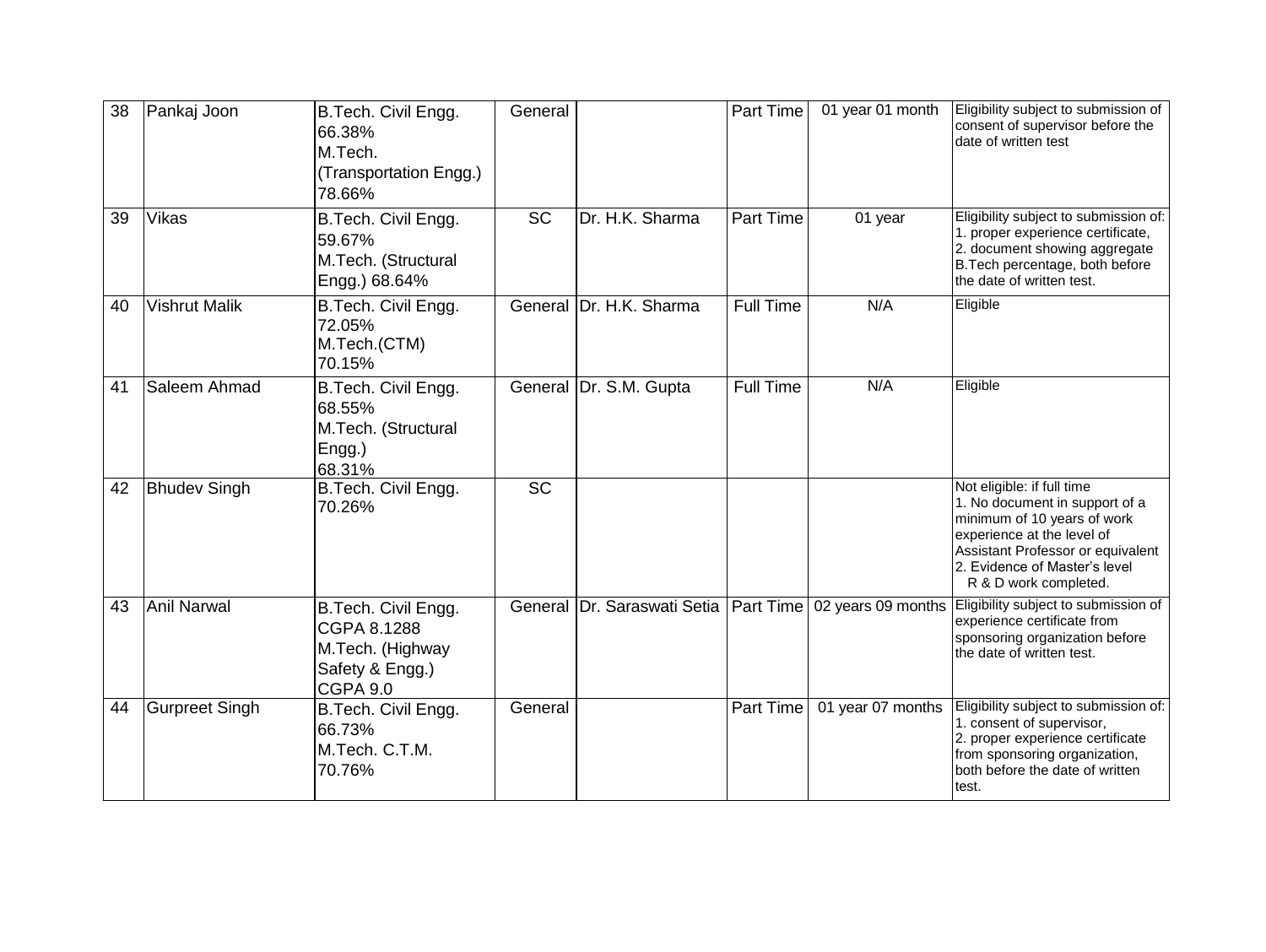| 45 | Ravindra Kumar  | <b>B.Tech. Civil</b><br>Engg.CGPA 6.61<br>M.Tech.<br>(Structural Engg.<br><b>CGPA 8.15</b>            |            | General Dr. S.K. Madan | <b>Part Time</b> | 01 year 04 months Not eligible: | less than 6.75 CGPA in graduation.                                                                                                                                 |
|----|-----------------|-------------------------------------------------------------------------------------------------------|------------|------------------------|------------------|---------------------------------|--------------------------------------------------------------------------------------------------------------------------------------------------------------------|
| 46 | Krishna Goala   | B.Tech. Civil Engg.<br>CGPA 7.82/78.20%<br>M.Tech.<br><b>Transportation Engg.</b><br><b>CGPA 8.35</b> |            | General Dr. Mahesh Pal | <b>Full Time</b> | N/A                             | Eligibility subject to submission of<br>consent of supervisor before the date<br>of written test                                                                   |
| 47 | <b>KM</b> Seema | <b>B.Tech. Civil</b><br>Engg. 74.87%<br>M.Tech. (Water<br>Res. Engg)<br>CGPA 8.9839                   | General    | Dr. Baldev Setia       | <b>Part Time</b> | Approx. 02 years                | No 'consent of supervisor'<br>Not eligible:<br>Experience in sponsoring<br>organization on contract basis                                                          |
| 48 | Amra Kasaiah    | B.Tech. Civil Engg.<br>67.07%<br>M.Tech. (Structural<br>Engg)<br>70.53%                               | General    |                        | <b>Full Time</b> | N/A                             | Eligibility subject to submission of:<br>1. consent of supervisor,<br>2. document supporting marks<br>obtained in M.Tech, both before the<br>date of written test. |
| 49 | Sahil Verma     | B.Tech. Civil Engg.<br>CGPA 6.43<br>M.Tech.<br>(Transportation Engg)<br>73.18%                        | <b>OBC</b> |                        | <b>Full Time</b> | N/A                             | Not eligible:<br>less than 6.75 CGPA in graduation.                                                                                                                |
| 50 | Saurabh Sah     | B.Tech. Civil Engg.<br>71.21%<br>M.Tech. (Hydraulic<br>Engg)<br>CGPA 7.786/77.86%                     | General    |                        | <b>Full Time</b> | N/A                             | Eligibility subject to submission of<br>consent of supervisor before the date<br>of written test.                                                                  |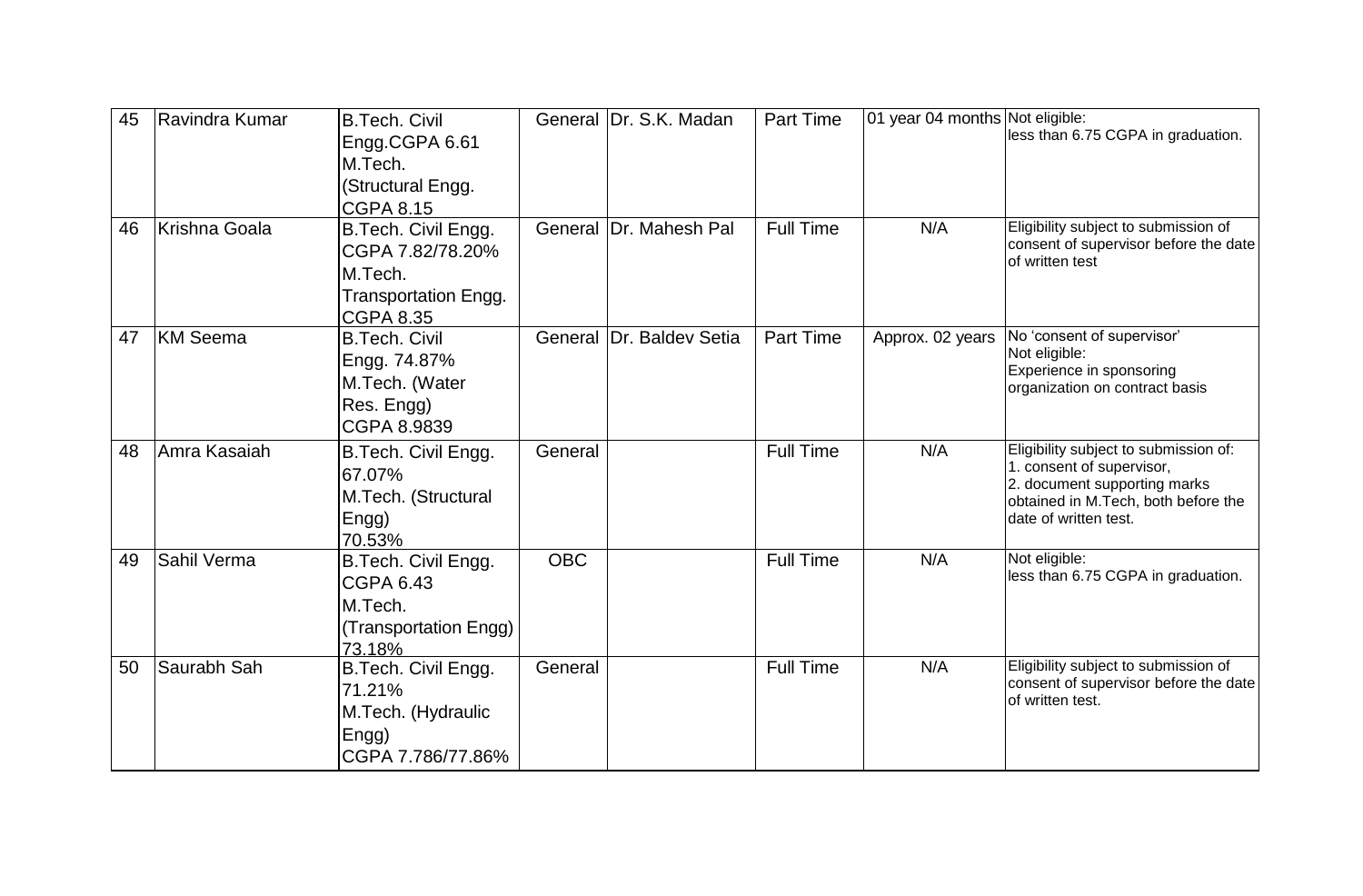| 51 | <b>Vivek Kumar</b><br>Thahiya | B.Tech. Civil Engg.<br>CGPA 7.07/70.7%<br>M.Tech.<br>(Transportation Engg)<br><b>CGPA 7.85</b>          | <b>SC</b>  | Dr. S.N. Sachdeva                                                        | <b>Full Time</b> | N/A                                           | Eligible                                                                                          |
|----|-------------------------------|---------------------------------------------------------------------------------------------------------|------------|--------------------------------------------------------------------------|------------------|-----------------------------------------------|---------------------------------------------------------------------------------------------------|
| 52 | Geeta Devi                    | B.Tech. Civil Engg.<br><b>CGPA 7.73</b><br>M.Tech. (Irrigation &<br>Hydraulic Engg)<br><b>CGPA 6.75</b> | General    | Dr. Baldev Setia                                                         | <b>Full Time</b> | N/A                                           | Eligible                                                                                          |
| 53 | Ankush Mittal                 | B.Tech. Civil Engg.<br>61.99%<br>M.Tech. (CTM)<br>72.69%                                                | General    |                                                                          | <b>Full Time</b> | N/A                                           | Eligibility subject to submission<br>of consent of supervisor before<br>the date of written test. |
| 54 | Heena Makkar                  | B.Tech. Civil Engg.<br>73.79%<br>M.Tech. (Civil Engg)<br>80.61%                                         | General    |                                                                          | <b>Full Time</b> | N/A                                           | Eligibility subject to submission<br>of consent of supervisor before<br>the date of written test. |
| 55 | <b>Tarun Semwal</b>           | B.Tech. Civil Engg.<br>79.04%<br>M.Tech. (Geotechnical<br>Engg)<br><b>CPI 8.82</b>                      | General    |                                                                          | <b>Full Time</b> | N/A                                           | Eligibility subject to submission<br>of consent of supervisor before<br>the date of written test. |
| 56 | Sunny Agarwal                 | Integrated M.Tech.<br>Water Engg. &<br>Management<br><b>CGPA 8.45</b>                                   | <b>OBC</b> | Dr. K.K. Singh<br>Dr. Baldev Setia<br>Dr. Subodh Ranjan<br>Dr. Arun Goel | <b>Full Time</b> | N/A                                           | Eligibility subject to submission<br>of consent of supervisor before<br>the date of written test. |
| 57 | <b>Parul Mangal</b>           | B.Tech. Civil Engg.<br><b>CGPA 8.47</b><br>M.Tech. (Structural<br>Engg.) 72.46%                         | General    | Dr. H.D. Chalak                                                          | <b>Part Time</b> | 01 year 03 months Not eligible:<br>as claimed | Experience in sponsoring<br>organization on contract basis                                        |